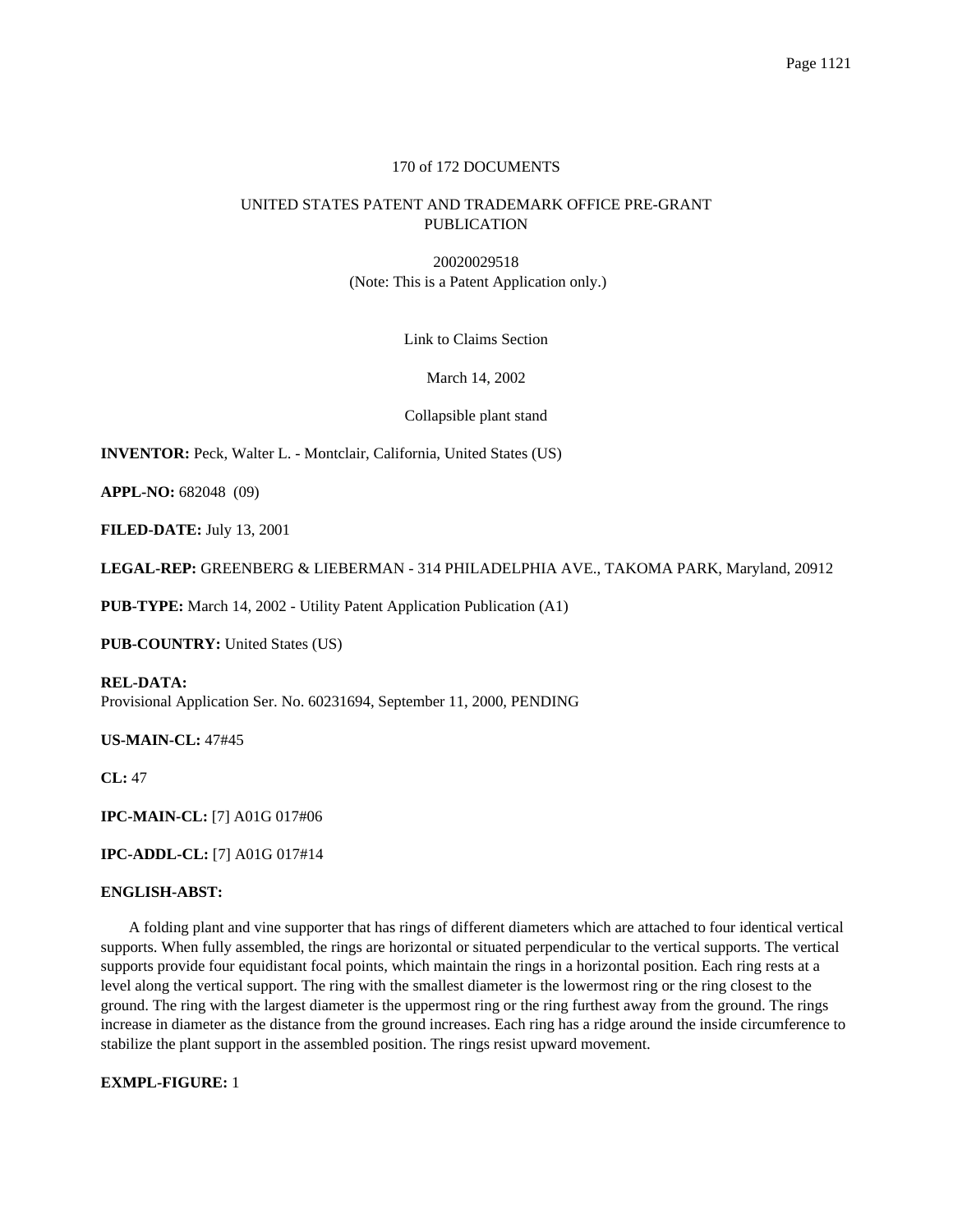#### **NO-DRWNG-PP:** 4

### **PARENT-PAT-INFO:**

#### CROSS REFERENCE TO RELATED APPLICATIONS

[0001] Priority is hereby claimed to provisional patent application No. 60/231,694 filed on Sep. 11, 2000.

## **SUMMARY:**

### BACKGROUND OF INVENTION

[0002] One of the most versatile tools in gardening is plant stands, which are easy to assemble, and tough enough to provide adequate support to a plant throughout the growing season. There are existing plant supports on the market that support vines in a vertical fashion, but as will be shown; none meet all the needs of avid gardeners. Many existing art, are intended only for use with a potted plant, and would not function as a support for earth embedded plants. Existent are many tie off methods, in which the vine is tied to a stake or pole. An obvious problem with this method exists in the possibility of cutting off chloroform flow to the ends of the plant that is tied, thereby, cutting down production of the plant, and possibly killing the plant all together. The tie off methods also do not give the support and protection, as do enclosure supports. Additionally many existing enclosure supports are not collapsible, and are not intended to last more than one growing season.

[0003] U.S. Pat. No. 4,026,068 issued to Tepper on May 31, 1977 shows a tomato support stand. Tepper's invention is unlike the present invention because it is not conical; in shape, does not have rings as a support to the vines, and is not collapsible.

[0004] U.S. Pat. No. 4,519,162 issued to Stuckey on May 28, 1985 shows a vertical plant support with horizontal hoops. Stuckey's invention is unlike the present invention because it has only one vertical support, the rings are of the same diameter, it is made of steel, and it is not collapsible.

[0005] U.S. Pat. No. 4,631,861 issued to Wuthrich on Dec. 30, 1986 shows a combination pot and trellis. Wuthrich's invention is unlike the present invention because it is a planting pot with attached trellis, is not collapsible, and is not functional as a separate trellis for plants embedded in the earth.

[0006] U.S. Pat. No. 4,860,489 issued to Bork on Aug. 29, 1989 shows an adjustable plant support. Bork's invention is unlike the present invention because there are two pole supports and a spiral internal member, instead of several separate rings, the spiral member is the same diameter throughout Bork's invention, and it is not conical in shape.

[0007] U.S. Pat. No. 4,914,857 issued to Dodgen on Apr. 10, 1990 shows a tomato vine-supporting device. Dodgen's invention is unlike the present invention because it is not conical, is not collapsible, and has an exterior ring that circumscribes the invention while hanging on hook extensions.

[0008] U.S. Pat. No. 760,789 issued to Kunzman on May 24, 1904 shows a plant support. Kunzman's invention is unlike the present invention because it is not conical in shape, the rings are not one congruous piece, and the rings are of the same diameter to one another.

[0009] U.S. Pat. No. 5,323,559 issued to Allman on Jun. 28, 1994 shows a collapsible plant support. Allman's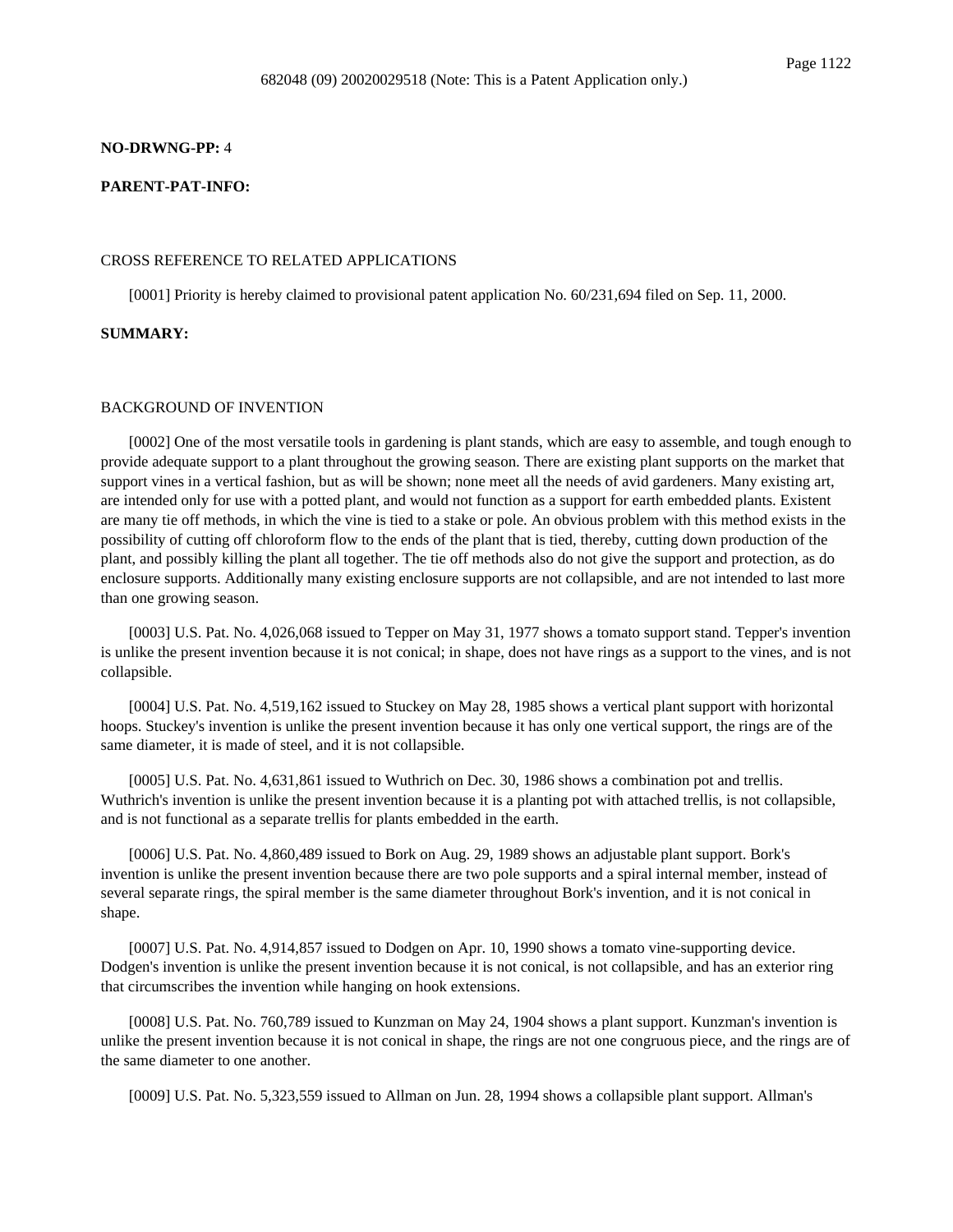invention is unlike the present invention because it is not conical in shape, has polygonal rings, instead of circular rings, and the polygonal members are all of the same diameter to one another.

[0010] U.S. Pat. No. 5,440,834 issued to Kleinert on Aug. 15, 1995 shows a single fastener plant support ring for use with a T-shaped upright post. Kleinert's invention is unlike the present invention because, it has a single ring attachment, is not collapsible, is not conical in shape, and does not provide a plurality of support points.

[0011] U.S. Pat. No. 5,450,691 issued to Christie, et al. on Sep. 19, 1995 shows a support for plants and the like. Christie's invention is unlike the present invention, because it has a ring attachment at the uppermost point that is not congruous with other rings, it is not collapsible, and although it is conical in shape the lesser diameter is intended to be at the top of the invention instead of the base as in the present invention.

[0012] U.S. Pat. No. 5,544,446 issued to Benson on Aug. 13, 1996 shows a collapsible and adjustable plant support and protector. Benson's invention is unlike the present invention because it is a polygonal enclosure for plants, does not have a conical shape, does not have rings increasing in diameter and is not intended as a vine support, but rather a pen enclosure for a variety of plants.

[0013] U.S. Pat. No. 5,595,019 issued to Foreman on Jan. 21, 1997 shows a plant support. Foreman's invention is unlike the present invention because it has a center support that protrudes from the ground, there is a larger gap in the center region between the two middle rings of the support, and it is not collapsible in nature.

[0014] Therefore a need has been established for a conical support for vines, and the like, that is collapsible, and embeds in the earth.

#### SUMMARY OF INVENTION

[0015] The present invention is a folding plant and vine supporter. It has rings of different diameters that are attached to four identical vertical supports. When fully assembled, the rings are horizontal or situated perpendicular to the vertical supports. The vertical supports provide four equidistant focal points that maintain the rings in a horizontal position. Each ring rests at a level along the vertical support. The ring with the smallest diameter is the lowermost ring or the ring closest to the ground. The ring With the largest diameter is the uppermost ring or the ring furthest away from the ground. The rings increase in diameter as the distance from the ground increases.

[0016] Each ring has a ridge around the inside circumference to stabilize the plant support in the assembled position. The rings resist upward movement.

[0017] Each vertical support has a depression or retaining joint that retains or houses an edge of a ring. Each vertical support has depression sites at various levels along its length for each ring.

[0018] To fully assemble the invention, the rings are snapped into the depression sites. The vertical supports are positioned at four equidistant points along the circumference of the rings, which maintains the horizontal integrity of the rings.

[0019] Each vertical support fans out at an angle that accommodates the increasing diameter of each ring. The lower end of the vertical support has a wide base for plants, which adds stability to the stand. The lower end of each vertical support has a bend and a short horizontal component with another bend and a short vertical component. The short vertical component is the portion of the stand that is inserted into the ground. The short vertical component ends in a point that facilitates placement of the stand into the ground. Placing pressure on the short horizontal component also facilitates placement of the stand into the ground. The stand can be inserted into the ground to a depth of at least 4.5 inches. The short horizontal and short vertical components reduce toppling and increase lateral stability.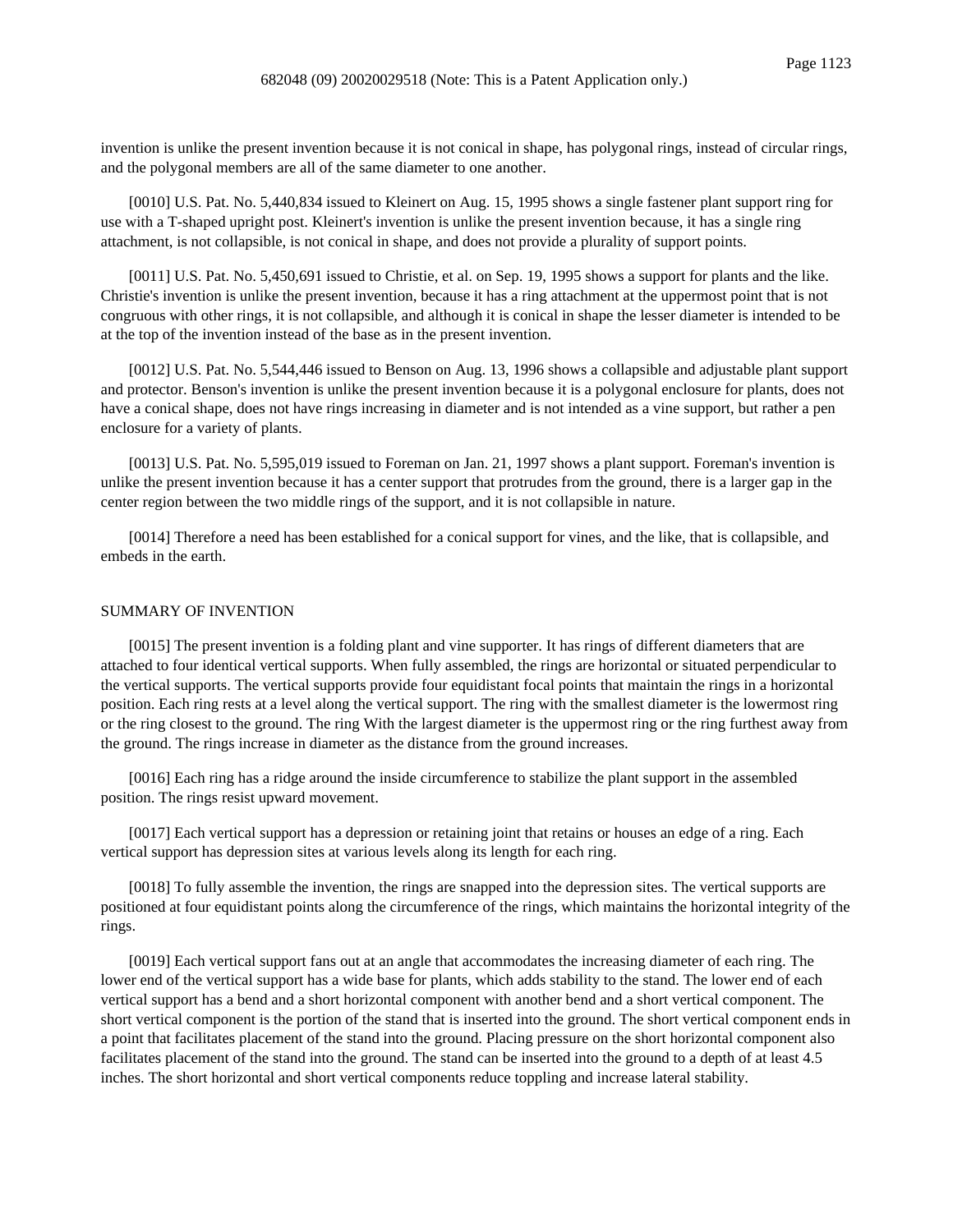[0020] To collapse the stand, the vertical supports are pulled together. The vertical supports slide along the rings until each support is touching or is adjacent to the other. This reduces the four focal points needed for horizontal integrity of the rings to one focal point. With one focal point, each ring folds downward while remaining attached to the vertical supports through the depression sites. The collapsed stand is compact or smaller in size making for easy storage. The collapsed stand is also easier to carry around.

[0021] The plant stand is made of a durable plastic, which resists bending, breaking, and outdoor elements. This stand will not rust and is built to last.

[0022] Accordingly, it is the object of this invention to provide a plant stand that reduces toppling of a plant or vine. Further, it is the object of this invention to provide a collapsible plant stand. Also, it is the object of this invention to provide a stand, which folds and stores easily. It is also the object of the invention to provide a durable stand that is recyclable.

## **DRWDESC:**

### BRIEF DESCRIPTION OF DRAWINGS

[0023]FIG. 1 shows a side view of the present invention as fully assembled.

[0024]FIG. 2 shows a top view of the present invention.

[0025]FIG. 3 shows the connection of the lowermost ring and the fourth vertical support of the present invention.

#### **DETDESC:**

## DETAILED DESCRIPTION

[0026] The present invention (10) is a collapsible plant stand. It has four vertical supports (20,30,40,50) and concentric rings (60, 70, 80,90). The four vertical supports (20,30, 40,50) have insertion points (25,35,45,55) for insertion of the present invention (10) to the ground (not shown). There are four bends (22,32,42, 52 not shown) in each of the vertical supports (20,30,40,50) to stabilize the supports in the ground (not shown). The four concentric rings (60, 70, 80,90) have connection points (65,75,85,95) to connect to four vertical supports (20,30,40,50).

[0027]FIG. 1 shows the present invention (10) fully assembled. The first vertical support (20) has a first bend (22) and first insertion point (25). The first vertical support (20) inserts into the earth with first insertion point (25) further stabilized with first bend (22). The first bend (22) is the lowest point of the present invention (10) on the exterior of the ground (not shown). The first bend (22) acts as a flat upon which the first vertical support (20) can rest, and acts as a stabilizer for the present invention from wind, or other forces of nature. The first insertion point (25) is long enough to steadily hold the present invention (10) in place to keep the support from encroaching on the plant.

[0028] The first vertical support (20) has first set of connection points (65,75,85,95) for the four concentric rings to attach to the first vertical support (20). The first concentric ring (60) connects to the first vertical support (20) at first connection point (65), the means to be explained later. The second concentric ring (70) attaches to first vertical support (20), at second connection point (75). The third concentric ring (80) attaches to the first vertical support (20) at third connection point (85). The fourth concentric ring (90) attaches to the first vertical support (20) at fourth connection point (95). The four concentric rings (60,70,80,90) are attached by permanent means to first vertical support (20) at the four connection points (65,75,85,95 respectively). This allows for easy storage and collapsing of the present invention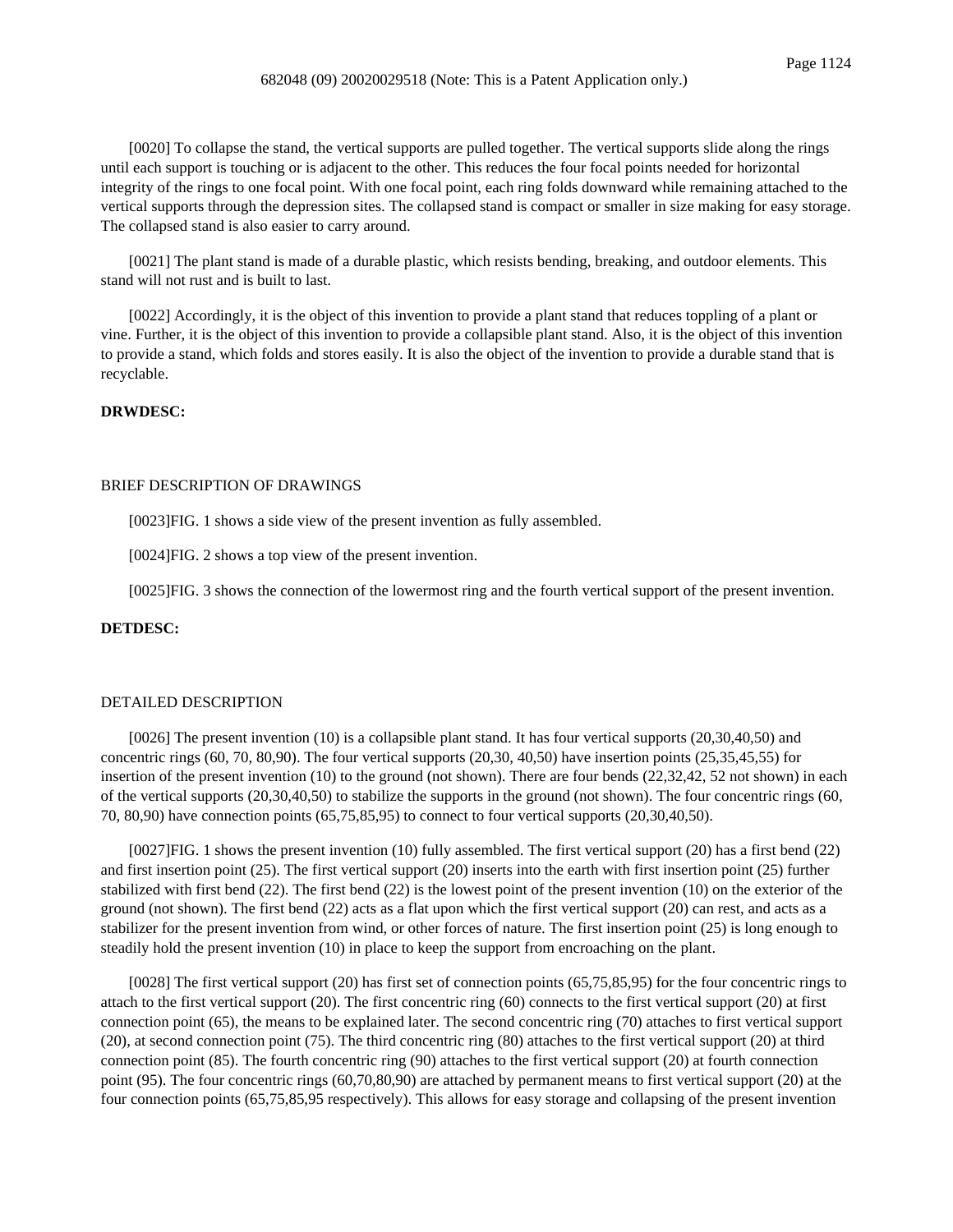(10). The four concentric rings (60,70,80,90) upon disassembly collapse flat against the first vertical support (20) to provide storage for the winter or when the planting season is over.

[0029] The second vertical support (30) attaches to the four concentric rings (60,70,80,90) at second set of connection points (67,77,87,97). The second set of connection points (67,77,87,97) creates a removable attachment for the four concentric rings (60,70,80,90). The third vertical support (40) has a third set of connection points (69,79,89,99) that create a removable attachment for the four concentric rings (60,70,80,90). Additionally the fourth vertical support  $(50)$  has a fourth set of connection points  $(63,73,83,93)$  for the four concentric rings  $(60,70,80,90)$ .

[0030]FIG. 2 shows a top view of the present invention as fully assembled. As is shown, the four concentric rings (60,70,80,90) decease in diameter from the uppermost ring (90) to the lowermost ring (60). This decrease in diameter allows the vine like plants to climb and expand from the earth (not shown), yet still be confined in the present invention (10). The increase in diameter from the lowermost ring (60) to the uppermost ring (90) allows the vine plant to grow to its full potential while still giving support.

[0031]FIG. 3 shows a close up view of the connection of the lowermost ring (60), connecting the first ring (60) to the fourth vertical support (50) in a secure yet removable fashion. The fourth connection point (63) for the first ring (60) has as embodiments a ridge (61) on first ring (60). The ridge (61) communicates with the indentation (54) in fourth vertical support (50). The fourth vertical support (50) has a curve (56) to accommodate the indentation (54). As is shown, at the fourth connection point (63) the first ring (60) can be removed by turning the ridge (61) in a downward fashion to release the ridge (61) from the indentation (54). The ridge (61) holds the first ring (60) in the indentation (54) and keeps the first ring (60) from sliding or moving in the indentation (54). The ridge (61) allows the first ring (60) to be held in fixed yet removable fashion in ridge (54). It is to be understood that the second, third and fourth vertical supports (30, 40,50), have the same embodiments for hinge attachments on each of the four concentric rings (60,70,80,90), and FIG. 3 is only one embodiment of the like hinge attachments.

[0032] It is to be understood that the present invention is a collapsible plant support as described above but is not limited thereto. It is to be understood that the present invention is not limited to the sole embodiment described above, but encompasses any and all embodiments within the scope of the following claims.

#### **ENGLISH-CLAIMS:**

## Return to Top of Patent

1] A plant stand, comprising: at least one vertical support communicating in a removable manner with the earth; a bend on said at least one vertical support so that the user may apply pressure with their foot to insert said at least one support into the ground; at least one indentation in said at least one vertical support, that has a hook mechanism, for attaching a ring; and at least one ring attached to said at least one vertical support.

2] A plant stand as in claim 1, further comprising at least three additional rings of increasing sizes from said at least one ring attached to said at least one vertical support.

3] A plant stand, as in claim 2, further comprising at least three additional hook mechanisms for attaching said at least three additional rings to said at least one vertical support.

4] A plant stand as in claim 3, further comprising at least three additional vertical supports.

5] A plant stand as in claim 4, wherein said at three additional vertical supports has at least four teeth mechanisms evenly placed, to removably communicate with said at least one ring, and said at least three additional rings.

6] A plant stand as in claim 5, wherein said at least three additional vertical supports have at least one bend each so that the user may apply pressure with their foot to embed said at least one bend each into the earth.